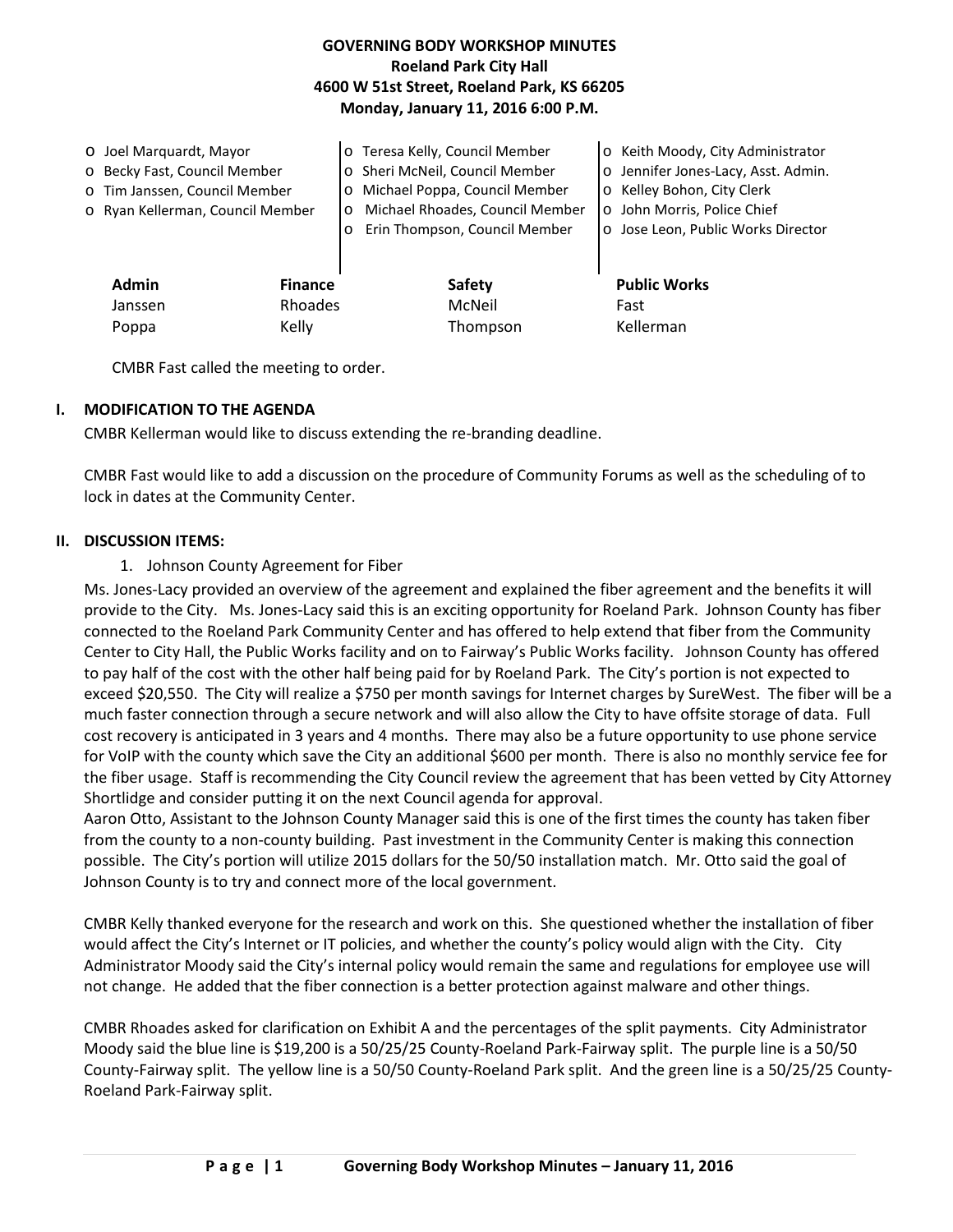CMBR Janssen asked if there will be a disconnect fee for current Internet service provider. Ms. Jones-Lacy said the City has been working month-to-month without an agreement, but will check to see if there are any disconnect fees.

Mr. Otto expressed his thanks on behalf of the county for the chance to partner this. He said it started almost five years ago when he City worked on a partnership agreement with Johnson County for IT services. He added that this has proven to be invaluable over the last years prior. He concluded by stating that the county will continue to look for opportunities to make local government look better.

The Governing Body agreed to place this item on the Consent Agenda for the next Council meeting.

# 2. Contract for Development Consultant

City Administrator Moody said that the Ad Hoc Development Committee went through an RFP process for a planning and redevelopment consultant and has interviewed CBC Real Estate Group who has recommended entering into an agreement with them. The agreement will encompass two projects. The southern project, northeast corner of Johnson Drive and Roe Boulevard, will be a not to exceed amount of \$7,500. This is a shared service with 30 percent paid by the City of Mission and 70 percent paid by the City of Roeland Park. The north site, also known as the old pool site, will be a not to exceed amount of \$12,500. The agreement has been reviewed by legal counsel and TIF funds can be used to pay for the \$12,500, which is underneath the \$100,000 allocated to be spent on the site.

CMBR McNeil expressed a desire to move ahead on the southern project without Mission's involvement. Mayor Marquardt said that some items still need to be confirmed. City Administrator Moody said KDOT has submitted a legal description that conveys the triangle, which is the southern-most portion inside the City of Mission, to the city. It's a quitclaim deed that needs to be approved and recorded. They are still trying to get the triangle a little bigger so as to extend to the east a bit and does take in some of the common ground that could be used for parking. Shafer, Kline & Warren (SKW) is reviewing to see how the project might be modified to get that ground.

City Administrator Moody introduced Jason Glasrud with CBC as one of the primary contacts. Mr. Glasrud thanked the Ad Hoc Committee for selecting his firm. He said it is his job to create a development plan to present to a developer or to the brokerage community. He added that CBC is a commercial real estate development company that develops their own properties, as well as manage and lease them. They also do third-party project management such as managing the Lenexa Civic Center project. They are also an owner/developer of a building in Gladstone. City Administrator Moody said they are trying to get the best insight to create a focused and best option for the projects.

## 3. Nall Park Bathroom, Shelter and Drinking Fountain Rehab Review

Public Works Director Leon provided an update on the bathroom rehabilitation plans at Nall Park. The Governing Body has approved staff to work with SKW to provide a cost estimate for the planned restroom rehabilitation. At the park the restroom is the main focus, with the shelter and drinking fountain as alternatives. Dale Dixon from SKW was also present at the meeting and available for questions. Public Works Director Leon thanked Administrator Moody and Mayor Marquardt for their work the past few months in finalizing the plans, and he would now like to go out for bid on the projects.

The Governing Body discussion the layout and design options of drinking fountains and the possibility of having them attached to restroom versus a stand-alone. Public Works Director Leon favors the stand-alone location of the drinking fountain and noted that it's ADA accessible as well as a focal point. He felt that moving the location would be creating more work.

After further discussion the Governing Body agreed to move this forward to a Council agenda.

4. Large Fabric Trash (Dumpster) Bags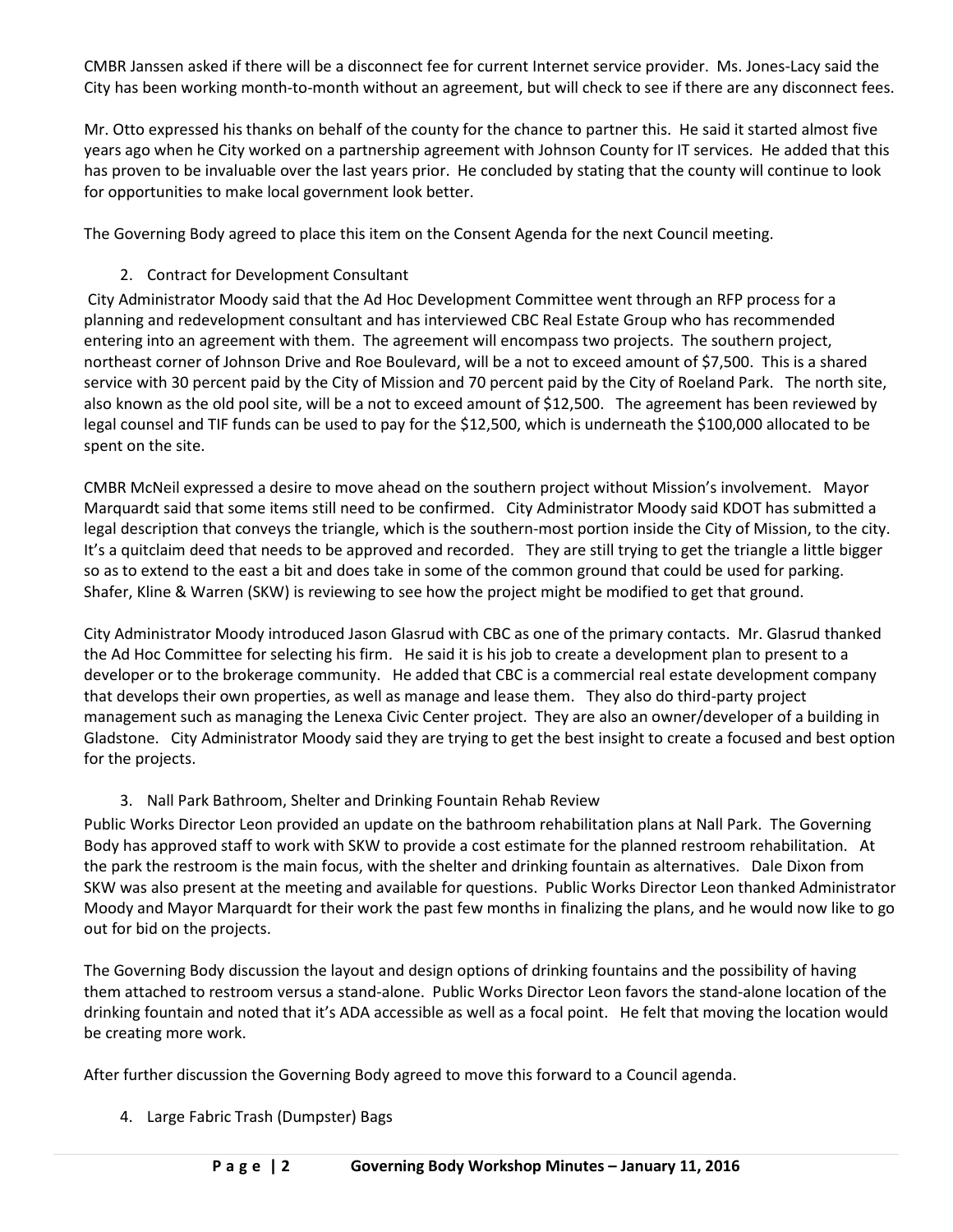Mayor Marquardt noted the modification to the proposed language that was discussed that last time this topic was talked about by the committee. Mayor Marquardt recommended the dumpster bags be covered, "with a uniform similar material as to contain and conceal the contents when not in use for more than one hour." This would allow users to get a tarp or something and cover it when not in use.

CMBR McNeil questioned the practicality and expense of covering the dumpster.

CMBR Rhoades said there is still the issue of sustainability and not to add more waste in landfill.

CMBR Fast said she felt that it is unrealistic to cover it and CMBR Kellerman agreed with her statement.

Mike Flickinger, the City Building Official, expressed his problems with allowing the bags in the City. He said he is against them because of non-sustainability, but also believes a roll-off dumpster is a more cost effective option. He noted that a 10-yard dumpster costs less money than the purchase of a 3-yard dumpster bag as well as the price of its pickup. He also said these were going to be difficult to regulate. Mr. Flickinger recommended that if the Governing Body does decide to move forward he suggests they coordinate with Home Depot and Lowe's to have them tell customers to check with local municipality to see if there are any regulations rather than putting a sign on their displays.

CMBR Rhoades said he, too, sees a problem requiring that it be covered and suggested extending the limit to ten days.

CMBR Kelly agrees the bags are not sustainable and that a roll-off dumpster would not be going into the landfill, but the contents going into the landfill are usually not sustainable either. The Sustainability Committee is aware of this issue being discussed by the Governing Body and they are putting together some education information for people that will include a list of resources of who to call if they have remodeling restoration waste. She said there are a lot of options to dispose of materials in a sustainable manner. She also said she didn't believe it was feasible to be covering the bags. She also was in favor of cutting the time from 15 days to 7 or 10. She added that these bags are meant to be for quick weekend projects for the do-it-yourself-er.

Mr. Flickinger reiterated that the permitting process will probably be difficult to enforce. He also said that if someone has a permit to put a new roof on their house, the City does not require an additional permit for a dumpster to remove any debris. His recommendation is to educate the public on the true cost versus a hard dumpster.

CMBR McNeil asked Mr. Flickinger to put together an article to get the information out there.

Mayor Marquardt asked for everyone's opinion on whether bags are to be allowed and whether they would require a cover.

CMBR Rhoades said they should be allowed, uncovered, and with a short time frame of 7-10 days, and with education to the community of sustainability and cost.

CMBR Kelly said she would prefer not to have them, but would be amenable to a shorter time frame. She reiterated she didn't think it was feasible to cover them. CMBR Kelly also encouraged education on the topic.

Mr. Flickinger said wording could include that the contents be secured versus covering them.

CMBR Poppa said the bags should be allowed, uncovered, on the property for a five day maximum and for the City to provide education to the public.

CMBR Thompson approved of them uncovered and with a short term.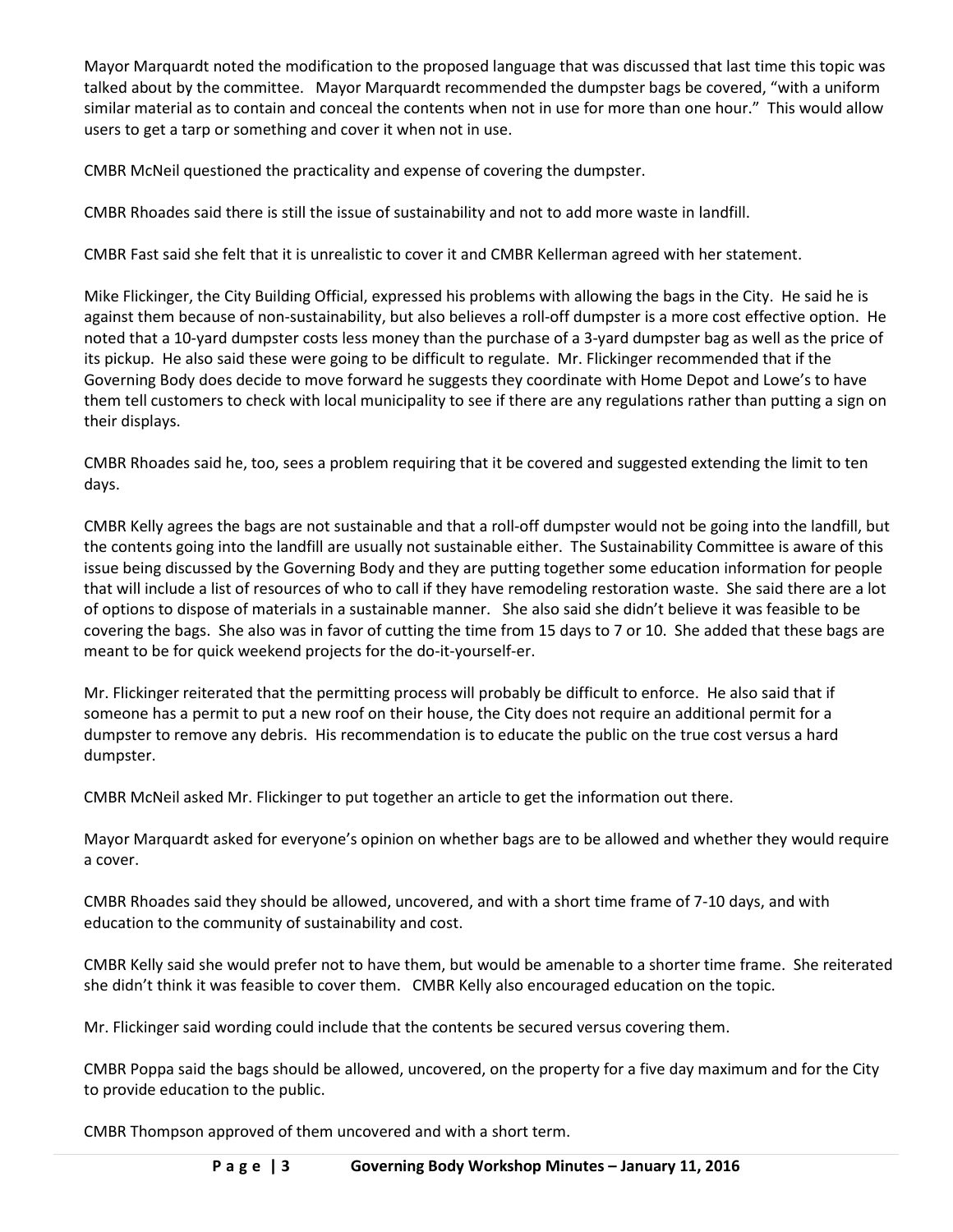CMBR McNeil also approved of the bags, having them uncovered and on a short term basis.

CMBR Kellerman said he could support allowing them for five days, but thinks the issue should be readdressed. He recommended a trial run and discuss the topic again to see how it went.

CMBR Fast said she really had no opinion. She guessed they could be allowed, uncovered, with a limit of five days. If it was discovered allowing them was not working, then the City could disallow them. She also said she liked the phrase secured, but uncovered.

Mayor Marquardt said he did not believe they should be allowed in the City as they are an eyesore. But if they are to be allowed having a five day max.

City Administrator Moody said that the ordinance would need to be passed even if the Council was interested in a pilot program. He said they could revisit the issue again in six months to see how it's been going.

There was consensus to allow the bag dumpster for seven days, uncovered. They agree on a need for education, but that will be separate from the ordinance. This item will be placed on New Business with an agreement to revisit it again in November.

## 5. Citizenserve Online Permitting and Licensing

City Clerk Bohon noted that in the budget there is \$10,000 for permit and licensing software. She has demo'd several options and found that Citizenserve was the best value. Currently staff has four Access databases they use and implementation of this program would bring it all to one which will be convenient as well as a time saver. She noted that reporting is now a challenge, but with Citizenserve they will generate their own reports and staff will also be able to build their own. This will also allow them to do permit renewals via e-mail or through standard mailings. It will also allow citizens to apply online for permits and scheduling inspections.

CMBR McNeil expressed concerns about privacy and how much information can be accessed. City Clerk Bohon said they will be able to customize the program to the City's needs.

Staff showed a video on the Citizenserve program and its features.

CMBR Fast asked if a service/convenience fee would be added to users to help offset the \$7,200 annual fee.

City Administrator Moody said that is something to possibly discuss when putting together the 2017 budget. Ms. Jones-Lacy reiterated that the program will save staff time as well, especially at the beginning of the year when the date changes, they have a lot of challenges updating information and can't issue permits until coding changes are made.

City Clerk Bohon provided a list of other municipalities that currently use this system and Ms. Jones-Lacy said that Merriam has already implemented this program. To date, they weren't fully up and running, but said the implementation process is really good as well as their customer support.

CMBR Kelly said it would be a good opportunity to note when Bagster permits are acquired and to keep track of the timing. City Clerk Bohon said program could send notice to staff when permits are coming to expire.

CMBR Kelly supports the program and anything that makes the City more efficient and more accurate, adding that things won't fall through the cracks as easily.

CMBR Kellerman asked where funding was coming from. Ms. Jones-Lacy said that \$10,000 was budgeted in the General Fund under software maintenance.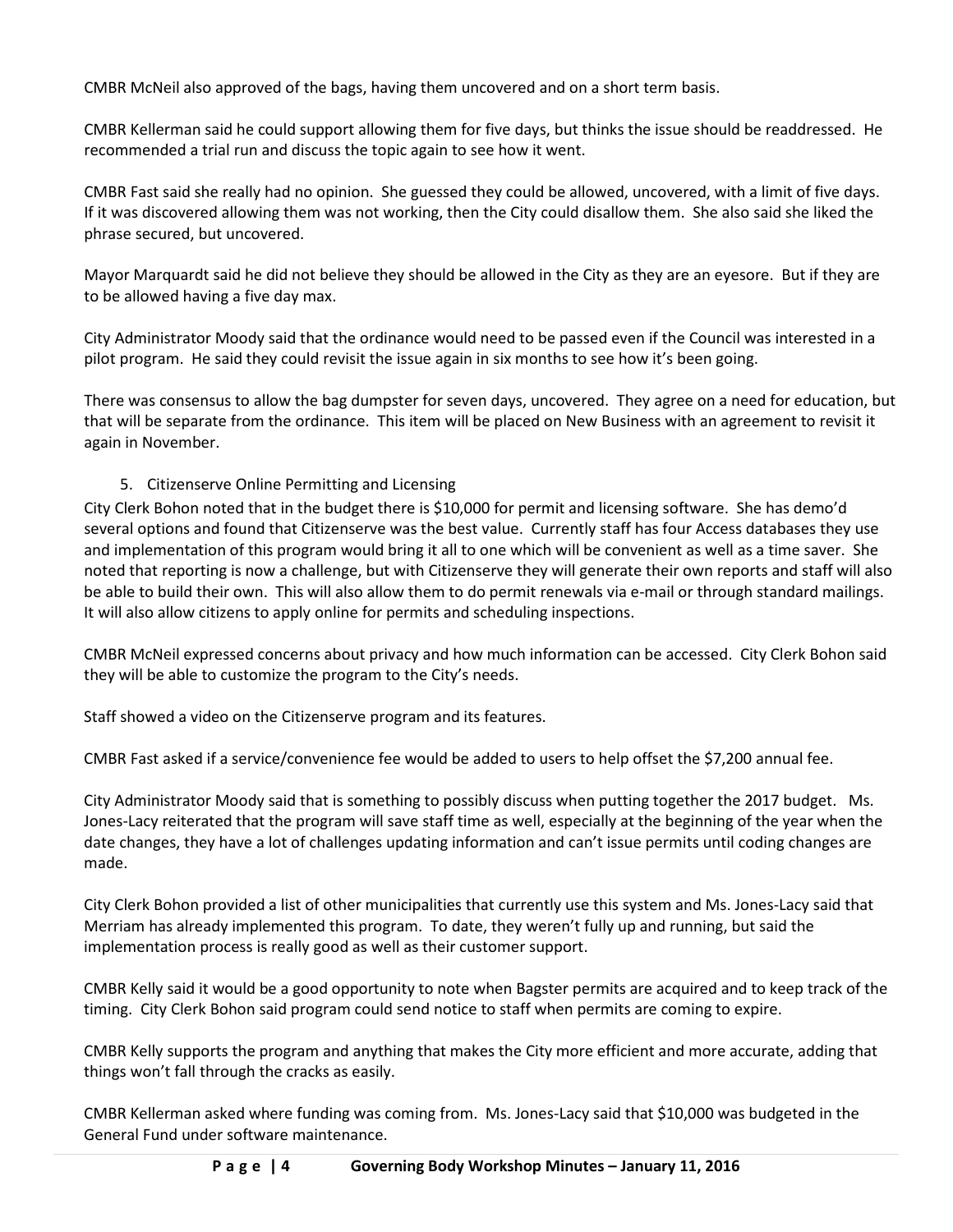There was agreement by the Governing to add this to the Council agenda under New Business.

# 6. November Financial Report Update

CMBR Rhoades, CMBR Fast and Mayor Marquardt had all asked Ms. Jones-Lacy how bills are paid, how checks are issued and when they get paid. Ms. Jones-Lacy said at the beginning of every Council meeting is an appropriations ordinance that is approved by the Governing Body. A policy is in place that states that all checks are to be paid after approval of the appropriations ordinance, except for a few items that don't require prior Council approval before issuing the check and sending it out. Recurring items such as utility payments, health insurance, and ongoing monthly payments do not require Council approval. If a late fee or a discount is received by paying by a certain time frame, then they send those payments out. For example, fuel bills have a 15-day turnaround and they cannot be approved by the Council within that time frame.

For November, property taxes are about three percent below projections for the year, but the City is still in good shape as far as property taxes. Sales tax, which does not include the TDD and CID as those are special districts, are all meeting projections for the year. Sales tax collections are down 2.7 percent from 2014, but the projection is more in line with what is actually collected. City sales and use taxes are down for the year, but the county's share, the Public Safety sales tax, etc. continues to be in good shape. Franchise fees are also down five percent for the year. Electric is doing well, but gas is down 20 percent. Those numbers fluctuate depending on the weather. Court fines are up for the year due to more enforcement in school zones, and the voluntary doubling of traffic fines to avoid insurance penalties. The new electronic ticketing system is also seeing an increase in efficiency.

General Fund overview. Overall General Fund revenues are down from the prior year by 1.7 percent, but coming in better than projections by 3.5 percent. The biggest shortfall is the sales tax revenue. Expenditures are up over the prior year by 8.4 percent due to debt service from street lights which is new for this year. Another increase expenditure was the salary increases. In 2014, there was an audit adjustment to accrue the payroll back to the prior year. There is always a split in the pay period between fiscal years. And so during the audit they will take whatever was charged to 2015 that is a 2014 expense and move it back. This will be done again this year after the audit. There have also been some pension increases. The City did save approximately \$91,000 by avoiding street light rental.

CMBR Rhoades questioned that staff does not need Governing Body's approval to spend 9,000 because it's in the budget. City Administrator Moody said he has the authority to approve up to 7,500. Ms. Jones-Lacy said it's in the purchasing policy. CMBR Rhoades said if 400,000 is in the budget to purchase new vehicles, can you just go out and purchase without approval. Ms. Jones-Lacy said that when the Governing Body is going through budget process approving all of the line items that go along with that, in essence, they have already received Council approval for that expenditure as in the administrative software.

CMBR McNeil asked about expenditures. Ms. Jones-Lacy said up 8.4 percent of expenditures is related to salary and pension increases. Overall revenues for all funds are one percent below projections. Special Highway tax has not been received yet for the fourth quarter 2015 payment.

The sales tax funds, special street, community center and special infrastructure funds are down because City sales tax is down from the prior year. Ms. Jones-Lacy noted that the TDDs continue to underperform, and sales tax affects those funds. Overall expenditures in the funds are below projections by 30 percent for the year. December expenses are anticipated to be closer as several large debt payments will be coming in. No payments from the TIF on the caves development has been made to SKW as of the November statement. Maintenance and operating expenses associated with the pool will come out in the December report.

CMBR McNeil inquired about the end of debt payments and Ms. Jones-Lacy said the street light purchase will be paid off in 2021 and the Park Lane improvements will be paid off in 2017.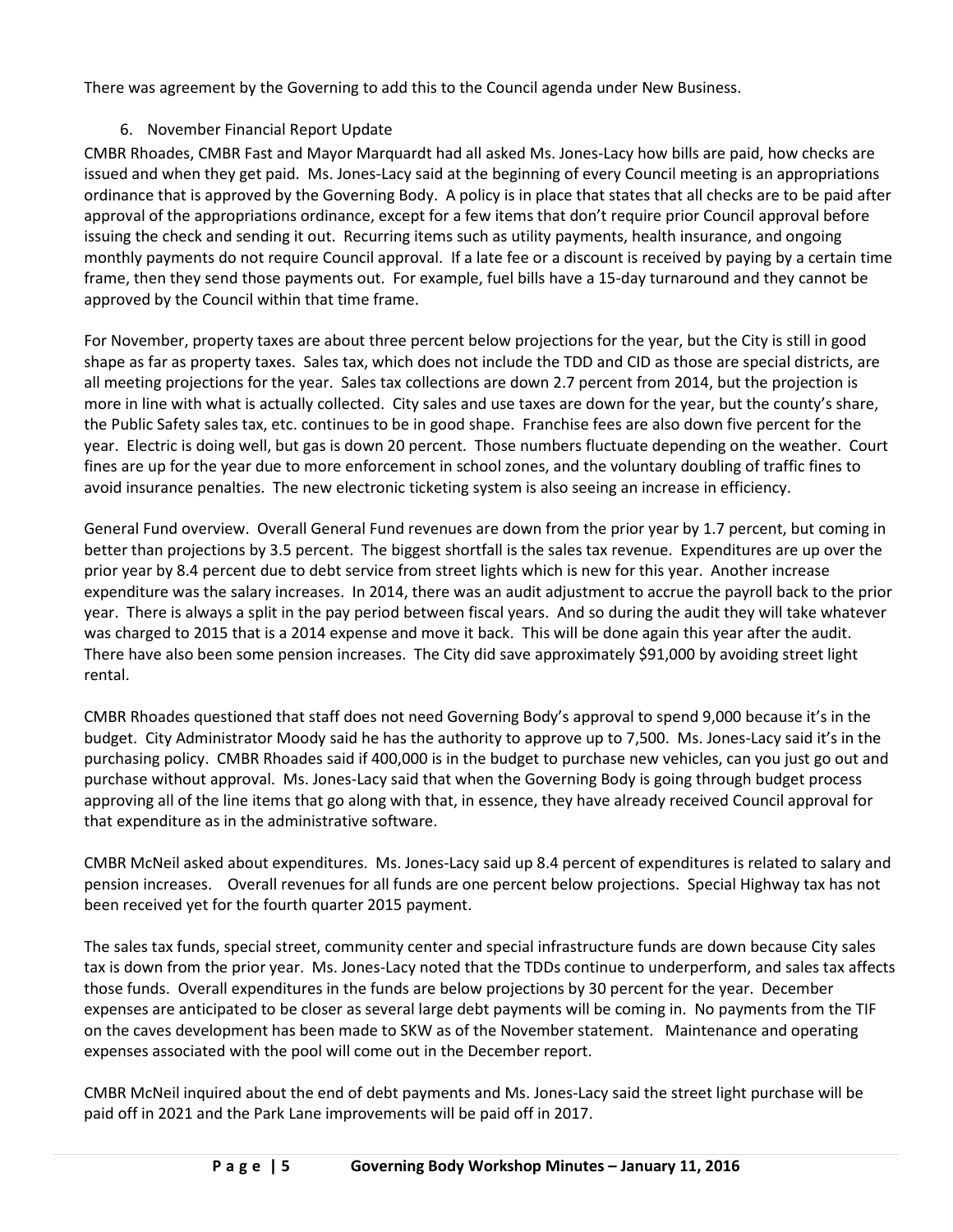# 7. City Hall ADA Improvements

Mayor Marquardt has gone through and revised the list of what has and has not been made ADA compliant and has also removed items that it was agreed would not be required. He estimates the remaining exterior portion of work to be between \$25,000 and \$30,000. He felt that number could be cut in half by not regrading some outside items. Drinking fountains are estimated at \$10,000; public toilets on the third floor, \$43,000. Police items such as the lower level restroom and some other miscellaneous items for another 8 or \$9,000. Public toilets are the top priority, then drinking fountains and then the police updates.

Some of the improvements can be paid with TIF funds. When the TIF was consolidated one of the requirements was to do a financial analysis or projection forecasting other revenues. Anticipated income and the expenditures can be discussed during the budget season. There are also the bonds which are already planned for, contracted services, storm maintenance and then the ADA improvements plugged as 150,000 ballpark, all using the TIF funds. Mayor Marquardt said a million will be left after the bonds paid, and \$650,000 for stormwater improvements will still leave \$350,000.

Ms. Jones-Lacy said the Council had reached a consensus to use some of the funds for stormwater improvements that are attached to that TIF district. Upon expiration of the TIF, if any amount remains it will need to be reimbursed to the taxing jurisdictions. In essence, use it or lose it. City Administrator Moody said the Governing Body stated the purpose of the funds when establishing the district.

Mayor Marquardt said it could be possible to have a task force to look at ideas on how to use the funds. He recommend drawing up a plan and putting out to bid for the exterior \$15,000, drinking fountain \$10,500, public toilets \$43,500, and police-related items at \$33,000

There was also discussion of the possibility of opening up the meeting room to accommodate more people.

City Administrator Moody recommended the Governing Body create a list of of projects, prioritize them, put them in a year when they are desired to be completed.

Staff was directed to come up with a plan for the funds starting with stormwater and ending with ADA improvements, also possibly an egress to the meeting room.

8. Interlocal Agreement with the Johnson County Parks and Recreations District for the Operation of the Roeland Park Community Center

City Administrator Moody said this is the annual agreement executed with Johnson County for the Community Center. The amount of \$75,000 is the same as has been in the past.

There was agreement to move this to the consent agenda for Council approval.

## 9. Nuisance, Weed, and Tree Abatement Services

Ms. Jones-Lacy said in July 2015, Public Works put out an RFP for services on private properties. They received one bid, but it was agreed that it was not a competitive bid. Since then Public Works has joined with the City of Mission on their RFP for this service. Two responses were received and Custom Tree Care is recommended with a \$38/hour bid. The agreement has been reviewed and recommended by City Attorney Shortlidge. The scope of services is included in the agreement which is in the packet.

This work has previously been performed by the Public Works department, but they desire to outsource the process and the expense generated would be invoiced to property owner. If the property owner does not pay for the service, the fee will then be assessed to their property taxes.

The Governing Body agreed to place this on the Consent Agenda.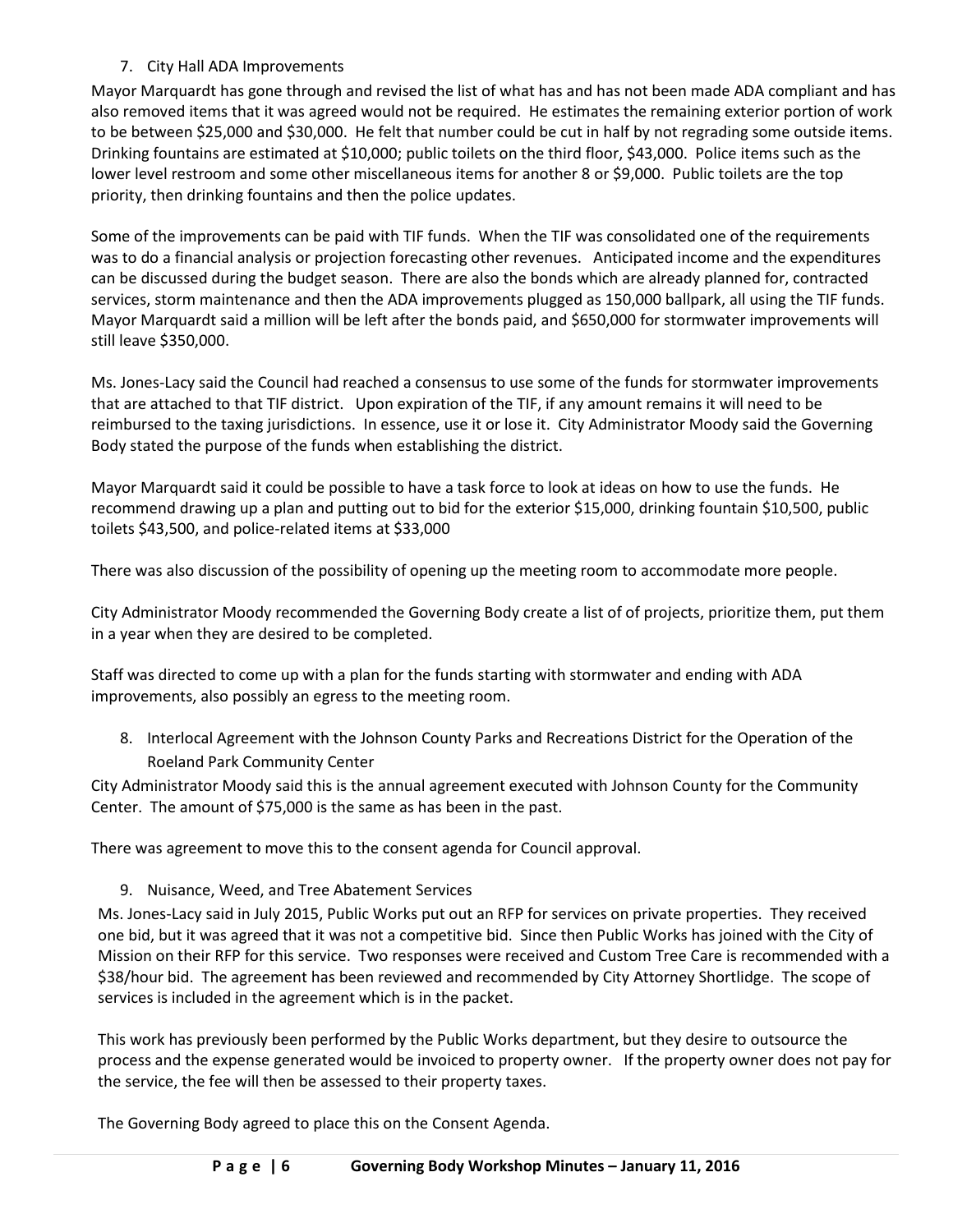### 10. Re-branding Extension

Due to the lack of response for the re-branding RFP it was decided to extend the deadline. Ms. Jones-Lacy will adjust the RFP on the website and will send a notice to people who have requested that information.

CMBR Poppa asked how many responses there have been and City Administrator Moody said they have had two inquiries. To date, there have been no responses and the deadline is 1/22.

### 11. Community Forum Update

CMBR Fast would like a time frame for the next community forum.

CMBR Kellerman said the microphone situation needs to be addressed.

CMBR Rhoades said he would like to see the community forum on Monday. City Clerk Bohon said Mondays are usually booked at the Community Center.

CMBR Kelly said it is a good idea to lay out for rest of year to have time frame to work with even though the subject matter is not yet determined.

It was decided that forums would be late April, July, October and January 2017. Ward 4 will direct the April forum.

12. Pending Item Discussion - Governing Body to Consider Raising the Age to Buy Cigarettes and Tobacco Products

There was general discussion on whether or not to discuss this topic and if so, when, i.e. pre-budget, after budget or in February.

With regards to discussing the topic CMBR Janssen said that a pending item would have been recommended by three Councilmembers, the Council president and the City Administrator to place it on a Workshop agenda.

CMBR Rhoades noted that pending items do not have to be discussed when they are put on the agenda.

City Administrator Moody said action item does not mean it has to be voted on, but it's the start of the discussion. If you don't provide a mechanism for the Council to make something show up on agenda for discussion, then they stand to be in a position where the president, mayor and City Administrator could keep it from being on the agenda. Mayor Marquardt said if three Councilmembers sign on it should be placed on the agenda as a pending item.

CMBR Kellerman recommended changing "action item" to "discussion" on the action form.

CMBR McNeil said she would like to see the discussion in February.

CMBR Kelly said if three people want to discuss this, they should be given the time to voice their opinions much the way the Council gives the citizens that in public forums.

CMBR Rhoades wanted to hear what other cities in the immediate area do. He would also like to see research and also to get the opinion of retail outlets that sell cigarettes.

CMBR McNeil said they owe it to each other to hear each other out whether they agree with the topic or not, and that they should always be courteous to each other.